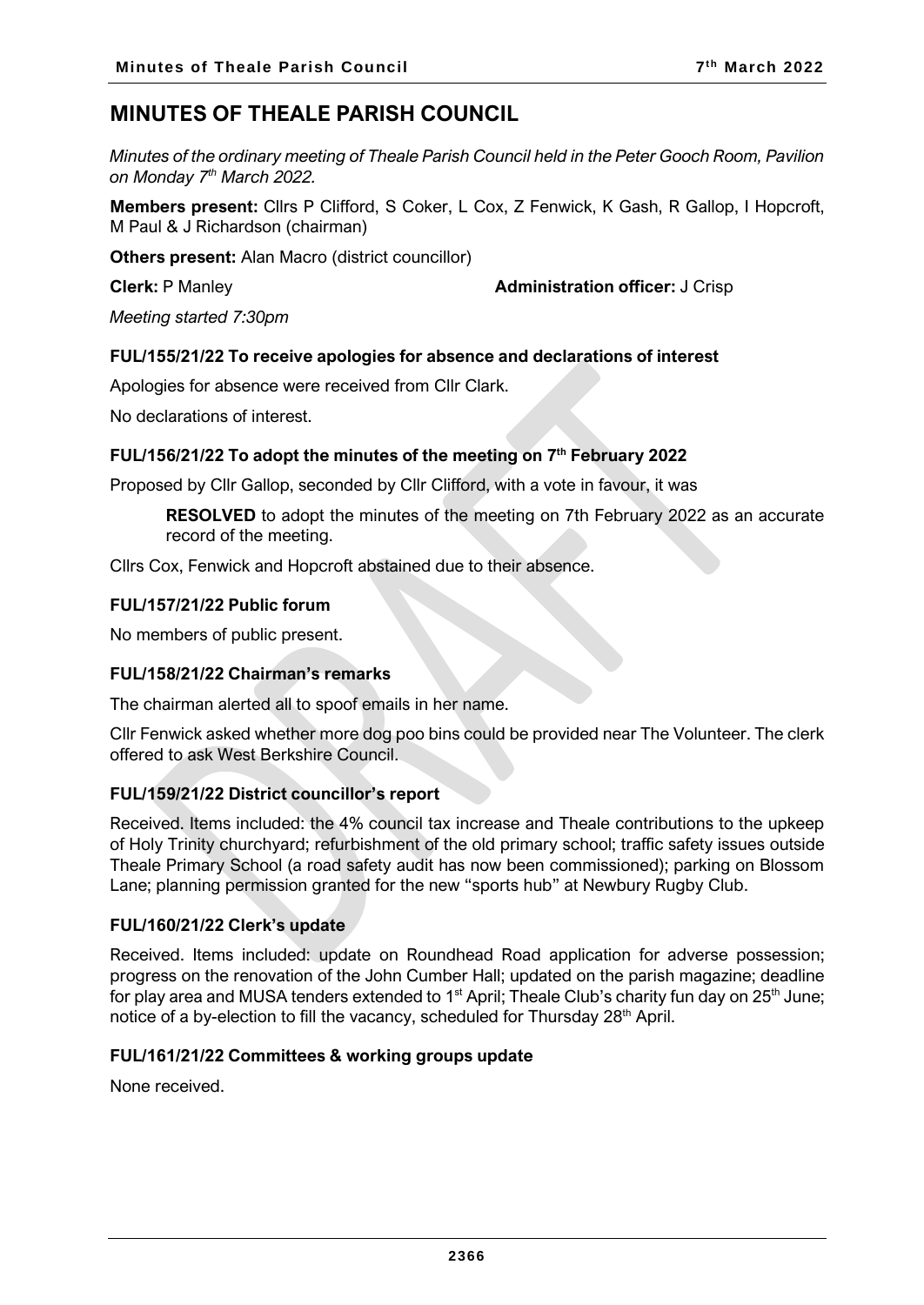# **FUL/162/21/22 To respond to planning and licence applications and appeals received since the last meeting**

| แเง เนงเ เเเงงแเเง                               |                                                                                                                                                                                                                                                                                                                                                                                                                                                                                                     |                                                                                                   |  |
|--------------------------------------------------|-----------------------------------------------------------------------------------------------------------------------------------------------------------------------------------------------------------------------------------------------------------------------------------------------------------------------------------------------------------------------------------------------------------------------------------------------------------------------------------------------------|---------------------------------------------------------------------------------------------------|--|
| 21/03271/FULD                                    | Demolition of existing workshops and erection of 6 no flats,                                                                                                                                                                                                                                                                                                                                                                                                                                        | 74-76 High                                                                                        |  |
| [submitted before<br>meeting]                    | consisting of two blocks -front and back, with parking and<br>associated landscaping                                                                                                                                                                                                                                                                                                                                                                                                                | <b>Street</b>                                                                                     |  |
| Objection on following grounds:                  |                                                                                                                                                                                                                                                                                                                                                                                                                                                                                                     |                                                                                                   |  |
| services to be upgraded."                        | Concern over effect on local infrastructure. Whilst this development in isolation will have a<br>negligible effect, the aggregate of several such small developments will add to the existing strain<br>on infrastructure including health services and sewage. Paragraph 4.35 of the West Berkshire<br>Core Strategy (2006-2026) DPD states that "[if the Lakeside] development goes ahead, Theale<br>would need to undergo a period of consolidation to provide an opportunity for facilities and |                                                                                                   |  |
| $\bullet$<br>more apartments in Theale.          | Given the granted permission for the Lakeside development, the council questions the need for                                                                                                                                                                                                                                                                                                                                                                                                       |                                                                                                   |  |
|                                                  | Inadequate parking provision (ie one per apartment).                                                                                                                                                                                                                                                                                                                                                                                                                                                |                                                                                                   |  |
|                                                  | Lack of green space and opportunities for biodiversity.                                                                                                                                                                                                                                                                                                                                                                                                                                             |                                                                                                   |  |
| 22/00221/CLASSM<br>[submitted before<br>meeting] | Application to determine if prior approval is required for a<br>proposed: Conversion of office into 1 no. studio flat.<br>Including demolition of existing internal walls and erection of<br>new internal walls.                                                                                                                                                                                                                                                                                    | 27A High Street<br>Mr George<br>Lovering                                                          |  |
| No objections                                    |                                                                                                                                                                                                                                                                                                                                                                                                                                                                                                     |                                                                                                   |  |
| 22/00181/FUL                                     | Change of use from Class E(g) (iii), B2 and B8 to Class E(g)<br>(iii), B2 and B8 with ancillary trade counter use                                                                                                                                                                                                                                                                                                                                                                                   | <b>Access Twelve</b><br><b>Station Road</b><br>RG7 4PN                                            |  |
|                                                  |                                                                                                                                                                                                                                                                                                                                                                                                                                                                                                     | Mr N Beales                                                                                       |  |
| No objections                                    |                                                                                                                                                                                                                                                                                                                                                                                                                                                                                                     |                                                                                                   |  |
| 22/00395/FUL                                     | Construction of a Muga outdoor ball court. Construction of a<br>new car park. Construction of external air source heat pump<br>compound                                                                                                                                                                                                                                                                                                                                                             | Former Theale<br>Church of<br>England<br><b>Primary School</b><br><b>Church Street</b><br>RG7 5BZ |  |
|                                                  |                                                                                                                                                                                                                                                                                                                                                                                                                                                                                                     | <b>West Berkshire</b><br>Council                                                                  |  |
| No objections                                    |                                                                                                                                                                                                                                                                                                                                                                                                                                                                                                     |                                                                                                   |  |
| 22/00304/FUL                                     | The proposals on the 10 <sup>th</sup> hole require netting adjacent to<br>the tee in order to prevent golf balls straying into a nearby<br>third party property. In addition a planting plan has been<br>proposed which in time will reduce the visual impact of the<br>net and in time may even render the netting unnecessary.<br>No change of use.                                                                                                                                               | <b>Theale Golf</b><br>Centre<br><b>North Street</b><br>Theale<br>RG7 5EX<br><b>Theale Golf</b>    |  |
| No objections                                    |                                                                                                                                                                                                                                                                                                                                                                                                                                                                                                     | Club                                                                                              |  |

Proposed by Cllr Clifford, seconded by Cllr Fenwick, with a vote in favour, it was

**RESOLVED** to approve the pre-submitted responses as listed above.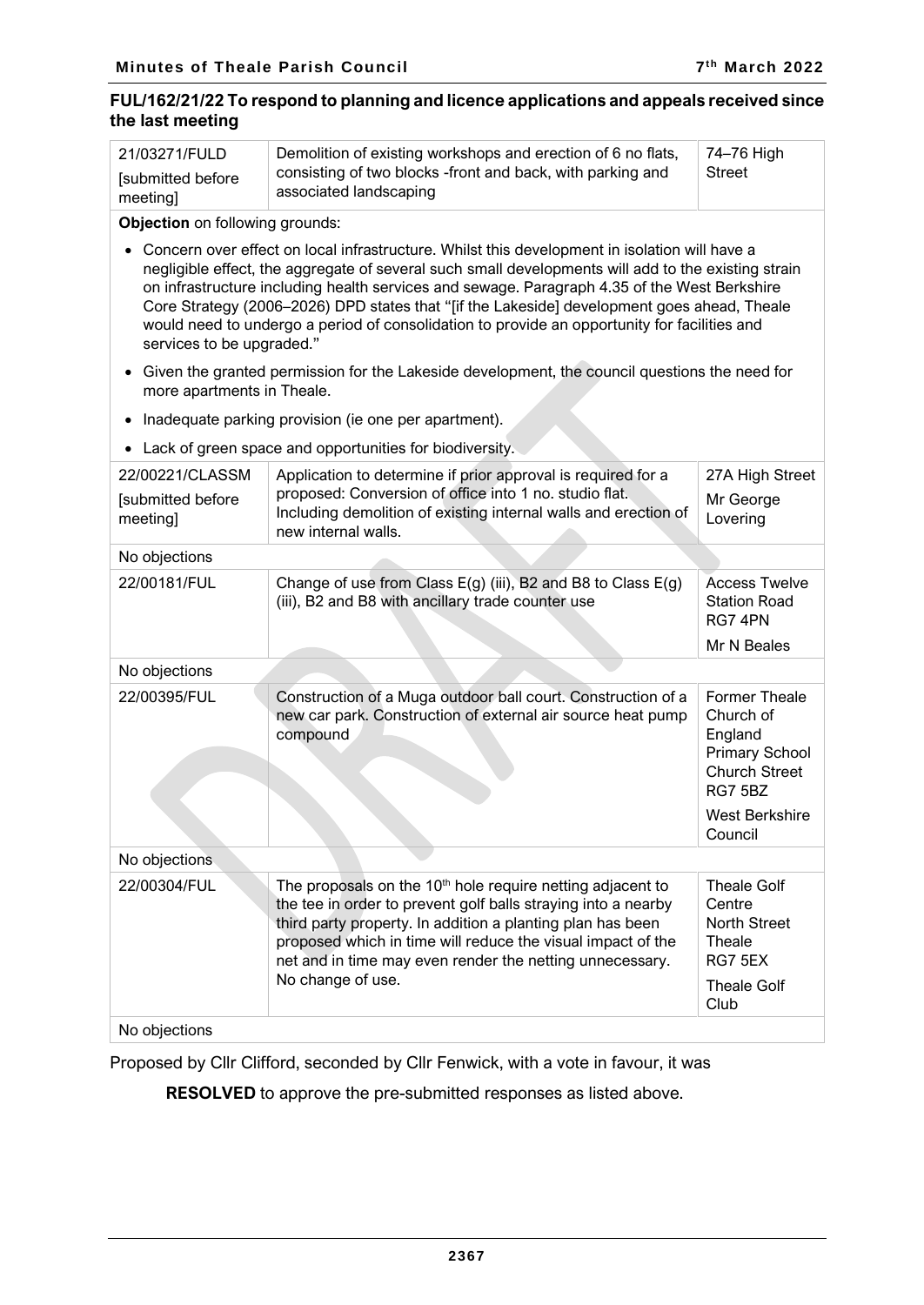#### **FUL/163/21/22 To note West Berkshire Council planning decisions for Theale parish since the last meeting.**

| 21/03189/HOUSE | Single storey rear extension and part garage<br>conversion                                                                                                                                                                                                                                                                                                                                      | 34 Cavalier<br>Close<br>RG7 5DJ                           | Granted |
|----------------|-------------------------------------------------------------------------------------------------------------------------------------------------------------------------------------------------------------------------------------------------------------------------------------------------------------------------------------------------------------------------------------------------|-----------------------------------------------------------|---------|
| 21/02813/COND2 | Application for approval of details reserved by<br>Conditions 10 (SUDs Drainage), 12 (External<br>Materials) and 18 (Biodiversity Enhancements) of<br>Appeal Ref: APP/W0340/W/19/3243107 of<br>application 18/03209/FULEXT - Demolition of<br>existing building and construction of 15 no.<br>dwellings, 2no. retail units (use Class A1/A2/A3),<br>associated access, parking and landscaping. | 19 High Street<br><b>TA Fisher</b><br>Developments<br>Ltd | Granted |

# **FUL/164/21/22 To authorise payments as listed on payment schedule 576 dated 7 th March 2022**

Proposed by Cllr Cox, seconded by Cllr Gash, with a vote in favour, it was

**RESOLVED** to authorise payments as listed on payment schedule 576 dated 7<sup>th</sup> March to a total of £6,121.32.

# **FUL/165/21/22 To agree that with effect from May 2022 the meeting schedule for full council meetings 2022/23 is adjusted to meet bi-monthly, that is six times per year.**

Motion submitted by Cllr Cox.

The clerk said he had contacted the internal auditor to check whether it would be acceptable, in months where an ordinary meeting did not take place, for payments to be approved by the clerk and bank signatories. It would be acceptable.

Cllr Clifford suggested that, rather than reduce the number of ordinary meetings, they could be used to discuss strategic matters, covering matters such as the aging fabric of the pavilion, the council's policy over planning responses, and a strategic plan looking five, ten, fifteen, twenty years ahead.

Cllr Hopcroft stated that, were meetings to be bi-monthly, working groups might have to wait longer for their proposed expenditure to be authorised.

The issue of submitting responses to planning applications with a deadline falling before meetings was raised.

Cllr Gallop suggested that, given the recent attempts at engaging with the local community on the High Street, reducing the opportunities for public participation in meetings might convey the wrong impression.

Seconded by Cllr Richardson, the motion was put to a vote. With two in favour and seven against (including Cllr Clifford), the motion was

#### **NOT CARRIED**.

#### **FUL/166/21/22 To agree that the Christmas event 2022 take place on 3rd December 2022**

Motion submitted by Cllr Cox. Seconded by Cllr Richardson, with a vote in favour, it was

**RESOLVED** to agree that the Christmas event 2022 take place on 3rd December 2022.

### **FUL/167/21/22 To disperse the profits (£600) from the 2021 Christmas event as follows: £150 to Trinity Bunnies, £150 to Theale Primary School, £150 to Theale Green School, £150 to Carebus**

Motion submitted by Cllr Cox.